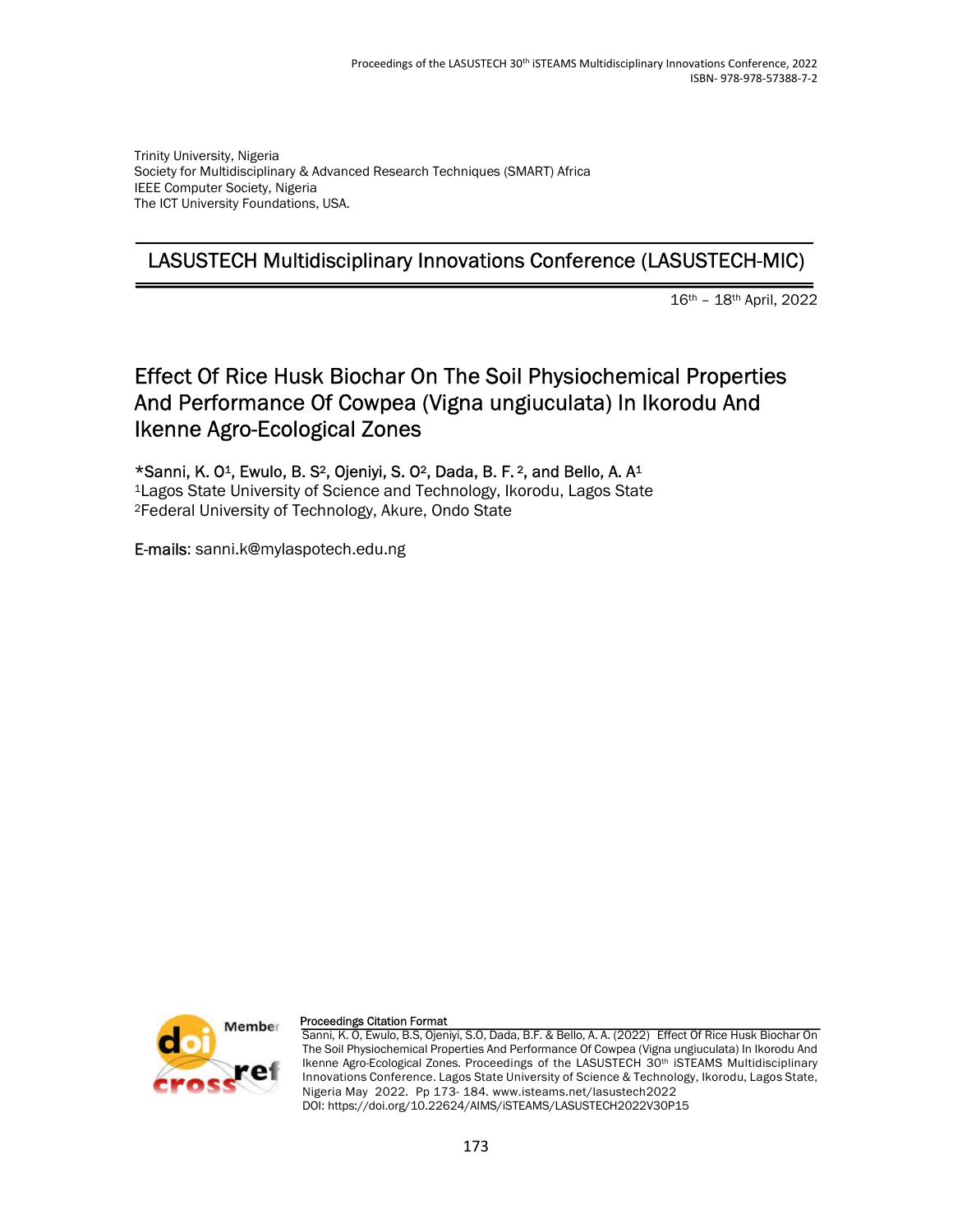# Effect Of Rice Husk Biochar On The Soil Physiochemical Properties And Performance Of Cowpea (Vigna ungiuculata) In Ikorodu And Ikenne Agro-Ecological Zones

\*Sanni, K. O1, Ewulo, B. S2, Ojeniyi, S. O2, Dada, B. F. 2, and Bello, A. A<sup>1</sup>

<sup>1</sup>Lagos State University of Science and Technology, Ikorodu, Lagos State, Nigeria <sup>2</sup>Federal University of Technology, Akure, Ondo State, Nigeria

## ABSTRACT

Agricultural activities in South Western Nigeria generate large quantities of crop residues such as rice husk, which are left unused. As the amount of nutrients for plant growth decline in soil, growth of crop is inhibited and yield reduced. This necessitates the need to find ways to amend poor soils and help maintain high yields, food stability and good soil health. The objective of this study was to evaluate the effects of rice husk biochar on soil physiochemical properties and performance of Cowpea. The experiment was carried out on a 35 m  $\times$  11 m (385 m<sup>2</sup>) area of land at the Teaching and Research Farms of Lagos State Polytechnic, Ikorodu and IAR&T substation Ikenne. Three levels of biochar application rate were used in this study viz, 0 t/ha, 1.25 t/ha, and 2.5 t/ha which was applied and incorporated into the soil two weeks before planting. The experiment was laid out in Randomized Complete Block Design (RCBD). Seeds were sown at a spacing of 70 cm x 20 cm with two seeds per hole. 6 plants were tagged per treatment, while the entire plot was used for yield estimation. The data collected were: plant height, number of leaves, number of branches, and stem girth at 3, 5 and 7 weeks after planting as growth parameters, as well as number of pods, grain yield per hectare as yield parameters and soil pH, soil organic matter, total nitrogen, available phosphorus, exchangeable potassium, Soil exchangeable acidity, and Cation exchangeable capacity as soil physiochemical parameters. Data collected were subjected to Analysis of Variance (ANOVA), and significant means of treatments were compared using Duncan Multiple Range Test (DMRT) at 5% level of probability using SAS statistical software version 9.4 of 2012. Rice husk biochar had significant effects on performance of cowpea

Keywords: Rice husk biochar, soil physiochemical properties, performance, cowpea, Ikorodu and Ikenne agroecological zone.

## 1. INTRODUCTION

Cowpea provides an inexpensive source of protein and minerals for the urban and rural people of the region and is an important crop in the cereal-legume cropping systems (Sheahan, 2012). It requires very few inputs, as the plant's root nodules are able to fix atmospheric nitrogen, making it a valuable crop for resource-poor farmers and well-suited to intercropping with others like sorghum, millet, maize, cassava, or cotton crops (SADFF, 2011). The whole plant is used as forage for animals, which is use as cattle feed. Cowpea like other legumes, are cooked to make them edible, usually by boiling (Hamid et al., 2016) and can also be processed into paste or flour (Gonçalves et al., 2016). Biochar is charcoal formed from the thermal decomposition of biomass in a low or zero oxygen environment at moderate temperature (<700 °C) (Lehmann and Joseph, 2009).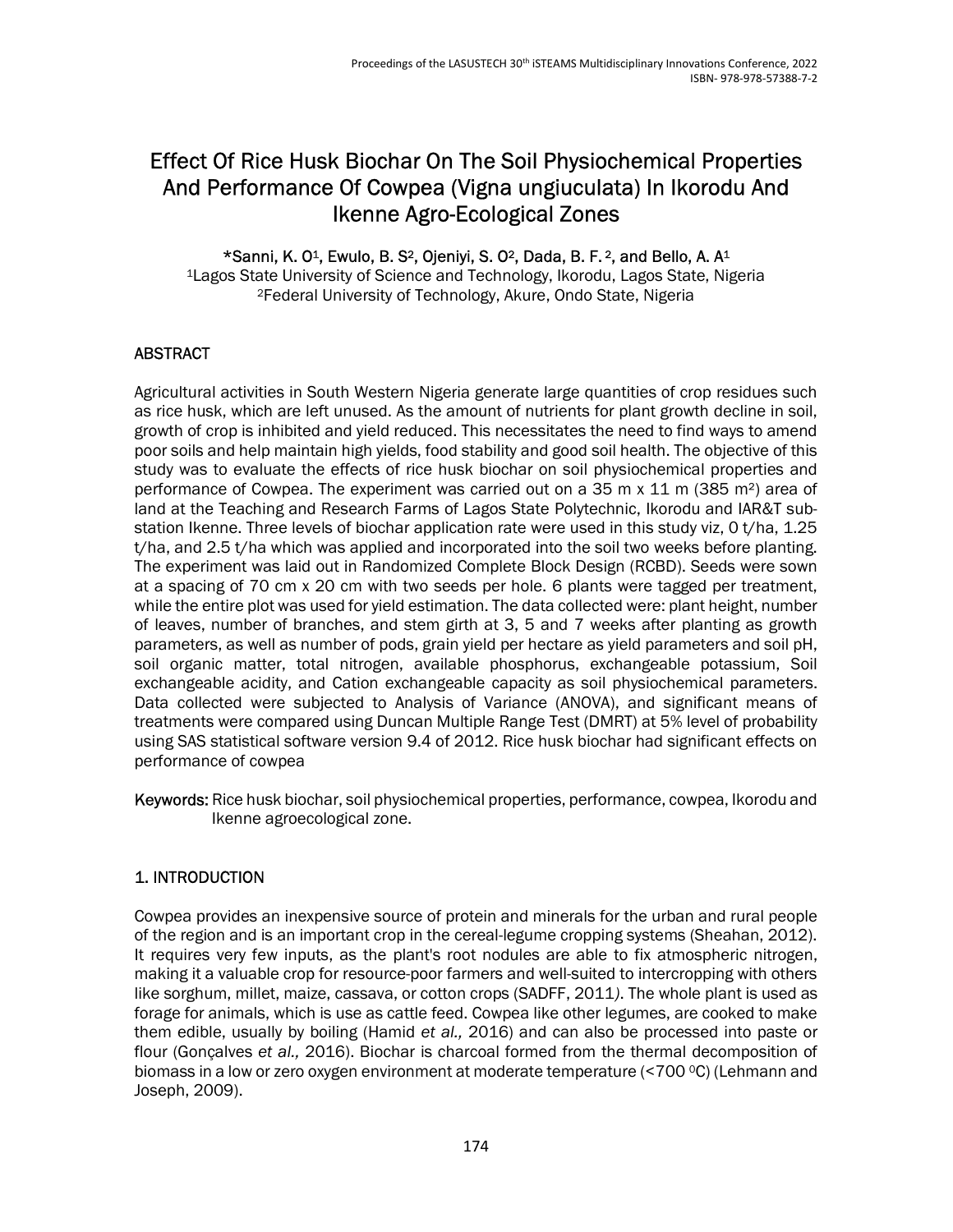Biochar application to soils is presently attracting universal attention due to its potential to improve water holding capacity, soil nutrient retention capacity, and sustainable carbon store, thus reducing greenhouse gas emissions (Downie et al., 2009). Biochar application provides greater nutrient retention and availability than other nutrient sources, therefore, less conventional fertilizers needs to be applied to give a desirable crop yield. Gaunt and Cowie (2009) in an assessment of biochar's ability to reduce greenhouse gases, estimated that 10%– 30% reduction of nitrogen fertilizer use will be effective. Zhang et al. (2013) estimated that for approximately every tonne of nitrogeneous fertilizer that is used,  $13.5$  tonnes  $CO<sub>2</sub>$  is emitted into the atmosphere. Sohi et al. (2009), however suggested the concept of using syngas from the pyrolysis process to replace the natural gas to produce nitrogen. Combining the biochar and nitrogen that is produced the same process can create a powerful carbon and nitrogen rich fertilizer (Day et al., 2005).

Soil fertility management ranges from fertilizer applications to low external input agriculture based on organic sources of nutrients (Sanchez and Leakey, 1997). Fertilization in tropical agriculture has the potential to dramatically increase production because the soils of the tropics are highly weathered and have limited reserves of nutrients (IBI, 2012). These should be at the core of strategies to restore soil fertility and raise crop productivity. As farmers are unable to meet the nutrient needs of all crops, they prefer to apply fertilizer to cereals and rarely target fertilizers directly to grain legumes which are mostly grown on residual fertility (Zingore et al., 2008). In many African countries, the main use of fertilizer is on maize, sorghum/millet, and rice (Camara and Heinemann, 2006) with cowpea receiving little attention from farmers in terms of fertilizer application. It is generally believed by most cowpea growers that the production of legumes does not require anfertilizer application (Kan'ankuka, 1999). This is due to the excessive vegetation at expense of grain production of this crop under fertilized fields. Cowpea can fix about 40 kg N per hectare from the presence of right rhizobia strain in the root nodules, which can satisfy the crop nitrogen requirements (Singh et al., 1997). Some reports indicated that in poor soils, cowpea hardly satisfies N requirements but the crop performance is improved by fertilization (Chiezey et al., 1990; Kan'ankuka, 1999; FAO, 2005) .

Modern agriculture depletes nutrients and reduces soil organic matter levels through continuous cropping. This decline in soil nutrient continues until management practices are improved, additional nutrients are applied, rotation with nitrogen-fixing crops is practiced, or until a fallow period occurs allowing a gradual recovery of the soil through natural ecological development. As the natural stores of the most important nutrients for plant growth decline in the soil, growth rates of crops are inhibited and yield reduced. Agricultural activities in South Western Nigeria generate large quantities of crop residues such as rice husk, which are left unused. As the amount of nutrients for plant growth decline in soil, growth of crop is inhibited and yield reduced. This necessitates the need to find ways to amend poor soils and help maintain high yields and food stability therefore the main objective of this study was to evaluate the effects of rice husk biochar on soil physiochemical properties and performance of Cowpea at Ikorodu agroecological zone.

### 2. MATERIALS AND METHODS

### 2.1 Experimental location, experimental materials, experimental design and treatments

The experiment was carried out at the Teaching and Research Farms of Lagos State Polytechnic, Ikorodu, Lagos State Nigeria and IAR&T Sub-station Ikenne, Ogun state. The materials that were used in this experiment include cowpea (Ife brown variety), Rice husk biochar, insecticide, knapsack sprayer, hoe, cutlass, land, measuring tape, sign-post. The cowpea seeds (1.00 kg)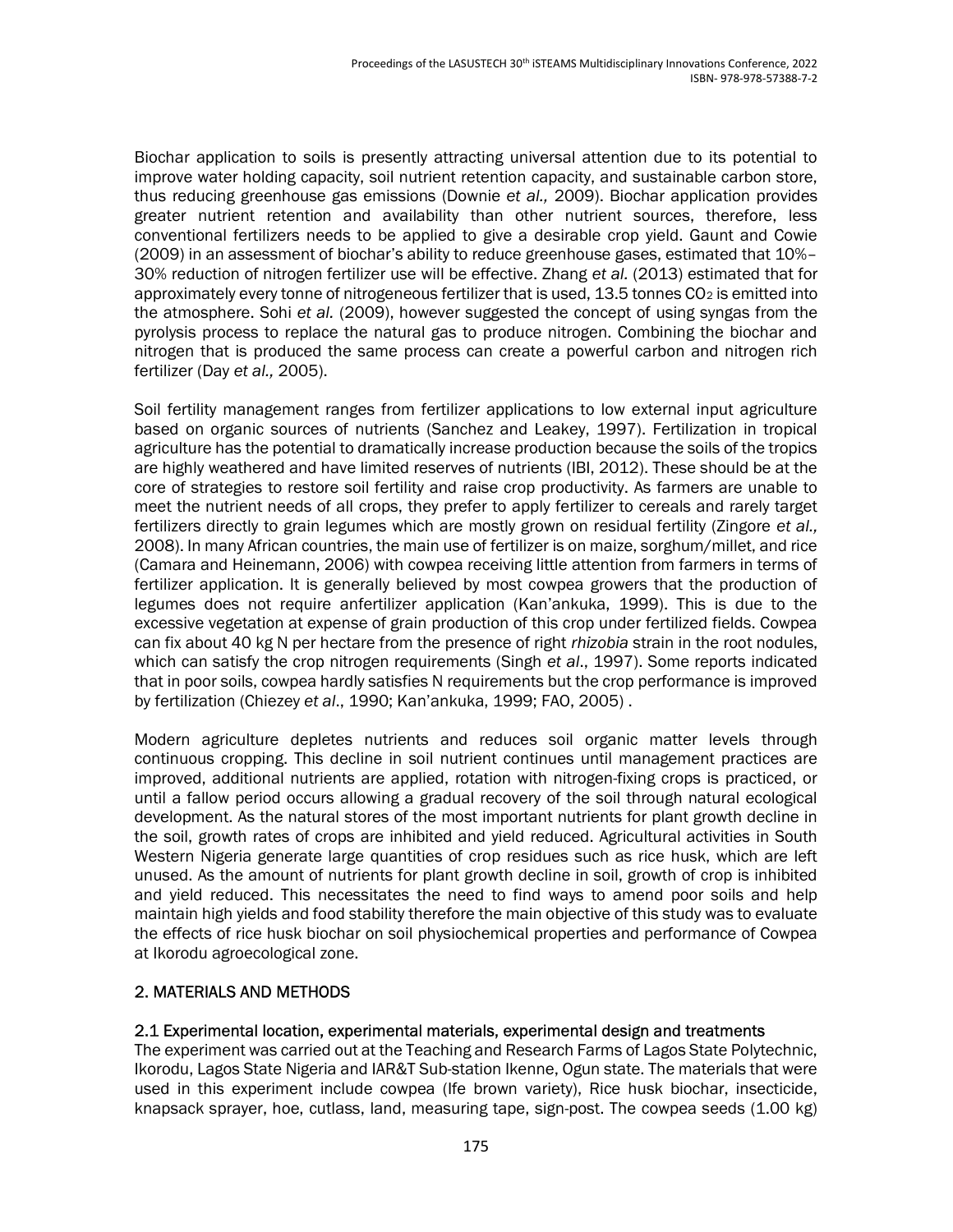(Ife brown variety) were sourced from Genetics Resource Center of International Institute of Tropical Agriculture (IITA) Ibadan, Oyo State. The feedstock that was used for biochar production in this study was obtained from rice bran. The waste biomass was collected from a rice mill in Imota, Ikorodu, Lagos State and was processed into biochar using a pyrolyser. The experiment was laid out in Randomized Complete Block Design (RCBD) with three treatments (0t/ha, 1.25 t/ha and 2.5 t/ha biochar) replicated three times.

## 2.2 Crop establishment and maintenance

Cowpea seeds were sown at a spacing of 70 cm x 20 cm with two seeds per hole. Thinning to one plant per stand was carried out at two weeks after emergence (WAE). Weeding was done at two weeks interval manually and insect pests were controlled by spraying cypermethrin 10% EC at two week interval at the rate of 1.5 l/ha (7.2 ml/481 m2) in 400 l/ha (19.2l/481 m2) of water.

## 2.3 Preparation of biochar

The feedstocks used for biochar production in this study was solely rice bran. The waste biomass was collected from a rice mill in Imota, Ikorodu, LagosState. The biochar was processed by first removing the moisture content by sun drying, and then the material was loaded into the Reactor. Heat was applied for five hours at a temperature of >700°C when there was no more smoke coming from the reactor, the content was unloaded from the reactor and then allowed to cool under ambient temperature.

## 2.4 Data collection and Statistical Analysis

Six (6) plant stands was randomly sampled and tagged per plot for data collection. The data collected were: plant height, number of leaves, number of branches, and stem girth at 3, 5 and 7 weeks after planting as growth parameters, as well as number of pods, grain yield per hectare as yield parameters and soil pH, soil organic matter, total nitrogen, available phosphorus, exchangeable potassium, Soil exchangeable magnesium Soil exchangeable acidity, and Cation exchangeable capacity as soil physiochemical parameters. Data collected were subjected to Analysis of Variance (ANOVA), and significant means of treatments were compared using Duncan Multiple Range Test (DMRT) at 5% level of probability using SAS statistical software version 9.4 of 2012.

## 3. RESULTS

## 3.1 Pre-planting soil physicochemical properties and biochar analysis

Data presented in Table 2, shows the soil preplanting soil physical, chemical and biochar analysis. In Ikorodu, the soil was slightly acidic (5.6), with orghanic carbon and total nitrogen of 1.81% and 1.96% respectively. The soil contained 5.96 mg/kg, 1.15 mg/kg, 129mg/kg, 185 mg/kg and 41.50 mg/ks of zinc, copper, iron, manganese and available phosphorus, respectively. The soil textural class was sandy clay loam with 80.40% sand, 15.20% silt and 4.40% clay. The soil contained 1.06 cmol/kg sodium, 0.59 cmol/kg potassium, 0.55 cmol/kg calcium and 0.92 cmol/kg magnesium. The soil had a CEC of 8.89 cmol/kg.

At Ikenne, the pH was strongly acidic (5.42) with organic carbon of 1.62% and total nitrogen of 1.76%. the soil contains 4.70 mg/kg, 1.01 mg/kg, 120 mg/kg, 165 mg/kg and 38.50 mg/kg of zinc, copper, iron, manganese and available phosphorus respectively. The soil textural class was also sandy loam with 76.40% sand, 16.00% silt and 7.60% clay. The soil contains 1.01 cmol/kg sodium, 0.49 cmol/kg potassium, 0.45 cmol/kg calcium and 0.72 cmol/kg magnesium. The soil had a CEC of 3.29 cmol/kg.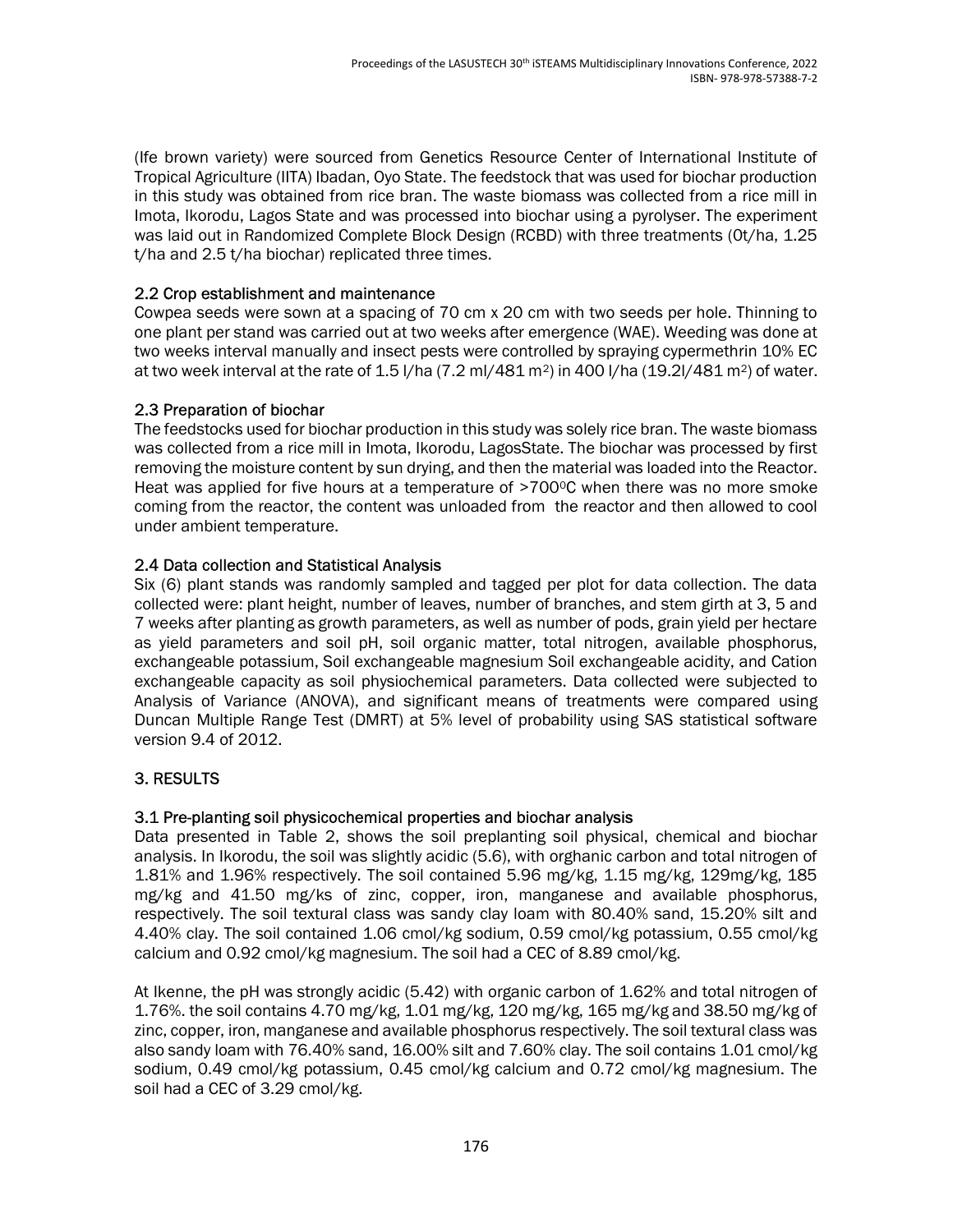The result from rice husk biochar analysis showed that the biochar had alkaline pH (8.13) and contains high organic carbon (63.71%) than the soils at the experimental locations but lower total nitrogen (0.86%) than both locations. The biochar also contains higher available phosphorus (75.35 mg/kg) than the soil at both locations. With regards to the exchangeable bases, the biochar had higher potassium (1.76 cmol/kg), calcium (11.70 cmol/kg) and magnesium (13.01 cmol/kg) but lower sodium (0.05) compared to the soil at both locations. The biochar also had higher CEC of 14.27 cmol/kg than the soils.

| Physicochemical      |      | Ikorodu    | Ikenne     | <b>Biochar</b> |  |
|----------------------|------|------------|------------|----------------|--|
| Properties           |      |            |            |                |  |
| Chemical             |      |            |            |                |  |
| pH                   |      | 5.6        | 5.4        | 8.1            |  |
| Organic Carbon (%)   |      | 1.81       | 1.62       | 63.71          |  |
| Total Nitrogen (%)   |      | 1.96       | 1.76       | 0.86           |  |
| Zn (mg/kg)           |      | 5.96       | 4.70       |                |  |
| Cu (mg/kg)           |      | 1.15       | 1.01       |                |  |
| Fe (mg/kg)           |      | 129        | 120        |                |  |
| Mn (mg/kg)           |      | 185        | 165        |                |  |
| Available            |      |            |            |                |  |
| Phosphorus (mg/kg)   |      | 41.50      | 38.50      | 75.35          |  |
| Exchangeable         | Na   | 1.06       | 1.01       | 0.05           |  |
| Bases (cmol/kg)      | Κ    | 0.59       | 0.49       | 1.76           |  |
|                      | Ca   | 0.55       | 0.45       | 11.70          |  |
|                      | Mg   | 0.92       | 0.72       | 13.01          |  |
| Cation exchange      |      | 8.89       | 3.29       |                |  |
| capacity (cmol/kg)   |      |            |            | 14.27          |  |
| Physical             |      |            |            |                |  |
|                      | Sand | 800.40     | 760.40     |                |  |
| Particle size (g/kg) | Silt | 150.20     | 160.00     |                |  |
|                      | clay | 40.40      | 70.60      |                |  |
|                      |      | Sandy Loam | Sandy Loam |                |  |
|                      |      |            |            |                |  |

|          | Table 1: Pre-planting soil chemical properties, particle size analysis and nutrient composition of |
|----------|----------------------------------------------------------------------------------------------------|
| biochar: |                                                                                                    |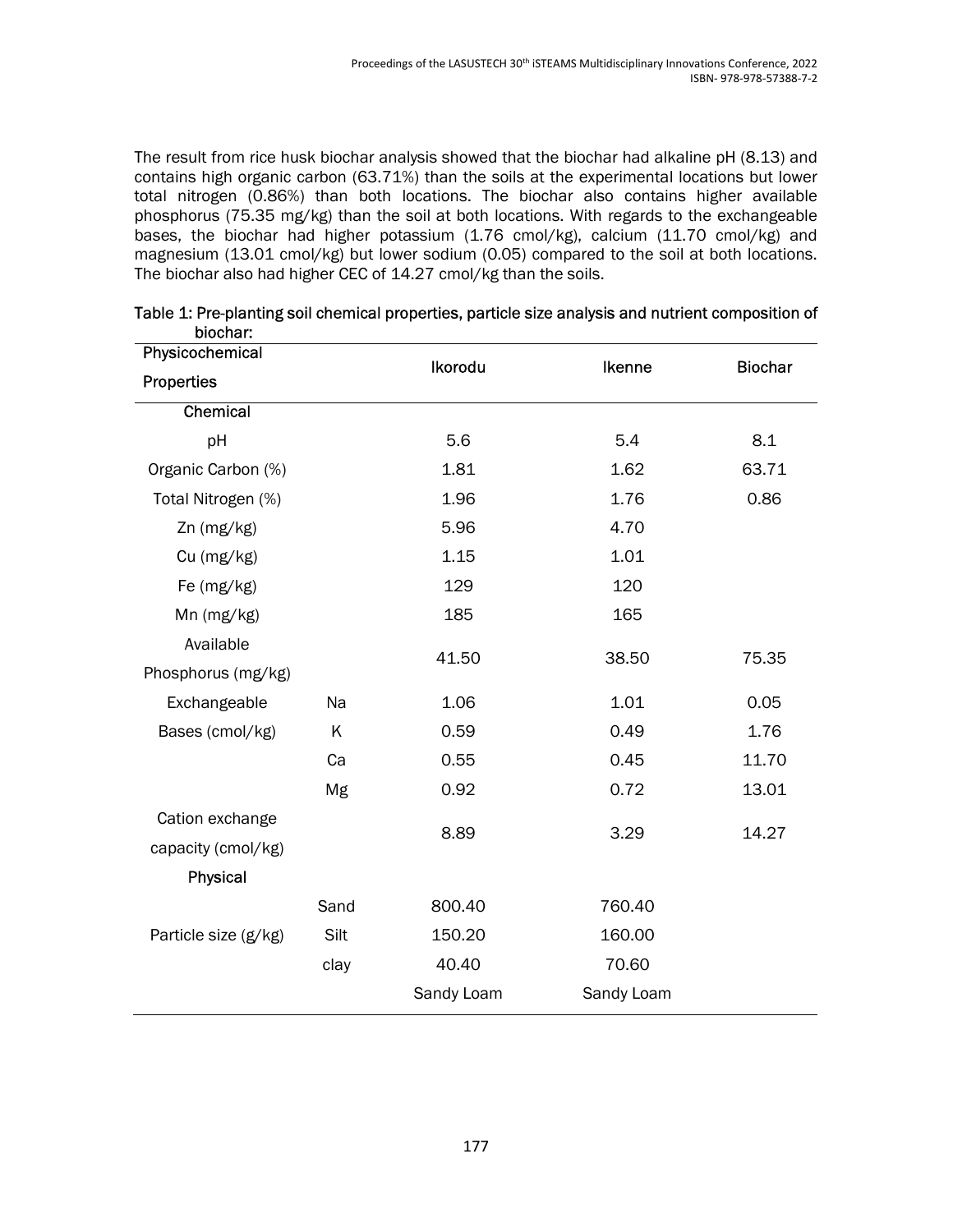|                   | pH                 |               | <b>SOM</b>     |               | <b>Total N</b> |                   | <b>Available P</b> |         | Exch. K           |        |
|-------------------|--------------------|---------------|----------------|---------------|----------------|-------------------|--------------------|---------|-------------------|--------|
|                   | (H <sub>2</sub> O) |               | (%)            |               | $(\%)$         |                   | (mg/kg)            |         | (cmol/kg)         |        |
| <b>Treatments</b> | Ikorodu            | <b>Ikenne</b> | <b>Ikorodu</b> | <b>Ikenne</b> | <b>Ikorodu</b> | <b>Ikenne</b>     | <b>Ikorodu</b>     | Ikenne  | Ikorodu           | Ikenne |
| 0                 | 6.04               | 4.44c         | 3.44           | 3.53          | 0.10           | 0.13 <sub>b</sub> | 0.22               | 1.38c   | 0.92 <sub>b</sub> | 0.72   |
| 1.25              | 6.36               | 4.81a         | 3.59           | 3.77          | 0.10           | 0.14 <sub>b</sub> | 0.26               | 1.45b   | 1.09ab            | 0.74   |
| 2.5               | 6.05               | 4.64b         | 4.04           | 3.87          | 0.12           | 0.19a             | 0.27               | 1.52a   | 1.36a             | 0.75   |
| S.E.              | 0.09               | 0.09          | 0.14           | 0.08          | 0.01           | 0.02              | 0.01               | 0.03    | 0.1               | 0.01   |
| Significance      | Ns                 | $\star$       | ns             | ns            | ns             | $\star$           | ns                 | $\star$ | $\star$           | ns     |

### Table 2: Effect of biochar on soil chemical properties at Ikorodu and Ikenne.

#### Effect of biochar on soil chemical properties at Ikorodu and Ikenne. Soil pH

Soil pH values were significantly (p≤0.05) influenced by biochar application at Ikenne (Table 2), 2.5 t/ha biochar treated soils had the highest soil pH (4.81) while least (4.44) was observed in 0 t/ha biochar. Soil pH was not significantly (p≤0.05) influenced by biochar at Ikorodu.

### Soil Organic Matter

Soil organic matter was not significantly (p≤0.05) influenced by biochar application at both locations and Lime at Ikorodu (Table 3).

#### Total Nitrogen

Soil Total nitrogen (N) was significantly (p≤0.05) influenced by biochar application at Ikenne (Table 2). The highest soil Total N (0.19%) was observed with 0 t/ha biochar while the least was observed in 1.25 t/ha biochar treated soils. Soil Total N was not significantly (p≤0.05) influenced by biochar application at Ikorodu (Table 2).

#### Available Phosphorus

Soil available phosphorus (P) was significantly ( $p \le 0.05$ ) influenced by biochar application at Ikenne (Table 2). The highest available P values (1.52 mg/kg) were obtained with 1.25 t/ha biochar, while the lowest (1.38 mg/kg) was observed with 0 t/ha biochar treatment. Soil available P values were not significantly (p≤0.05) influenced by application of biochar at Ikorodu (Table 2).

#### Exchangeable Potassium

Soil exchangeable potassium (K) values were significantly (p≤0.05) influenced by biochar at Ikorodu (Table 3). At Ikorodu, the highest soil exchangeable K (1.09 cmol/kg) was observed with 1.25 t/ha biochar (1.36 cmol/kg) while the lowest (0.92 cmol/kg) was observed with 0 t/ha biochar. Soil exchangeable K values were not significantly (p≤0.05) increased by biochar at Ikenne (Table 2).

#### Exchangeable Acidity

Soil exchangeable acidity were not significantly (p≤0.05) influenced by biochar at both locations (Table 3).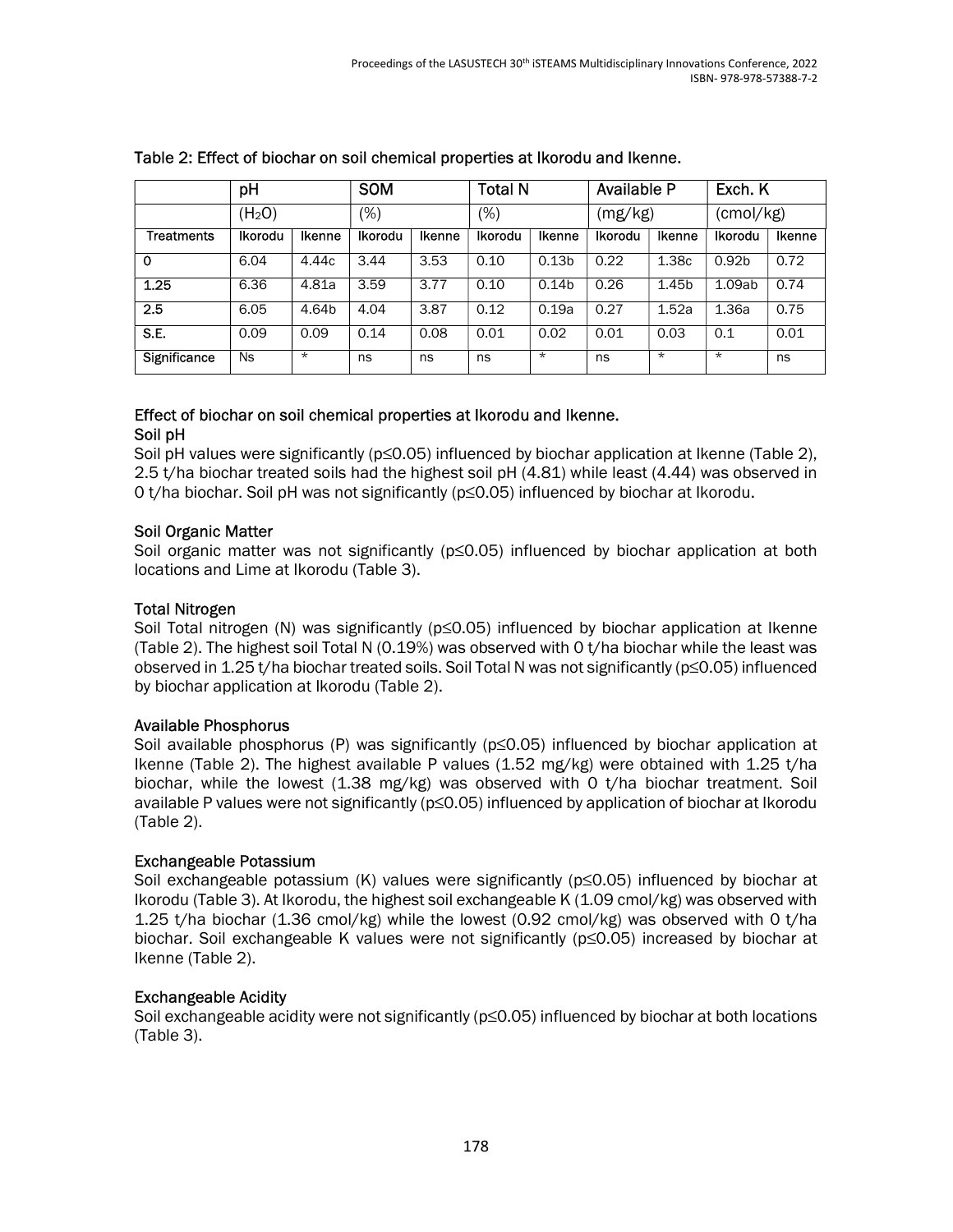|                   | Exch. Acid<br>$(H + & A + 3)$ |               | <b>CEC</b><br>$\text{(cmol/kg)}$ |                   |
|-------------------|-------------------------------|---------------|----------------------------------|-------------------|
| Treatments (t/ha) | Ikorodu                       | <b>Ikenne</b> | <b>Ikorodu</b>                   | <b>Ikenne</b>     |
| 0                 | 0.17                          | 0.16          | 14.93                            | 9.23 <sub>b</sub> |
| 1.25              | 0.17                          | 0.15          | 17.22                            | 12.26a            |
| 2.5               | 0.15                          | 0.17          | 15.02                            | 10.53b            |
| S.E.              | 0.01                          | 0.01          | 0.61                             | 0.72              |
| Significance      | ns                            | Ns            | ns                               | $\star$           |

#### Table 3: Effect of biochar on soil chemical properties (exchangeable acidity and CEC) at Ikorodu and Ikenne.

### Cation Exchange Capacity

Soil cation exchangeable capacity were significantly (p≤0.05) influence by biochar at Ikenne (Table 4) with the highest observed in 1.25 t/ha biochar (12.26 cmol/kg) while the lowest (9.23 cmol/kg) observed in 0 t/ha biochar. Soil cation exchangeable capacity were not significantly (p≤0.05) biochar at Ikorodu (Table 3).

### Effects of Rice husk biochar on plant height (cm) of cowpea in Ikorodu and Ikenne

Plant heights of cowpea were significantly (p≤0.05) affected boichar at 5 WAS and 7 WAS at Ikene (Table 5). At 5 WAS and 7WAS 1.25 t/ha of biochar had the tallest plants (60.14 cm and 143.01 cm) as compared to other rates of biochar application. There was no significant difference observed in the rates of biochar at all weeks of consideration in Ikorodu and 3WAS at Ikenne.

### Effects of Rice husk biochar on number of leaves of cowpea in Ikorodu and Ikenne

Number of leaves of cowpea were significantly (p≤0.05) affected by biochar at 3, 5, and 7 WAS at Ikenne (Table 6). At 3 WAS, 0 t/ha biochar had the highest number of leaves (14.18) followed by 1.25 t/ha biochar. At 5 WAS, 1.25 t/ha biochar had the highest number of leaves (69.66) followed by 0 t/ha biochar (65.29) with 2.5 t/ha biochar having the least number of leaves (57.94). At 7 WAS, 2.5 t/ha biochar had the highest number of leaves (141.99) followed by 0 t/ha lime (134.88), with 1.25 t/ha biochar having the least number of leaves. There were no significant (p≤0.05) differences in the number of leaves of cowpea as affected by biochar at 3, 5, and 7 WAS at Ikorodu.

## Effects of Rice husk biochar on number of branches of cowpea in Ikorodu and Ikenne

Number of branches of cowpea were significantly (p≤0.05) affected by biochar at 3 WAS at Ikorodu and 7 WAS at Ikenne, and NPK fertilizer at 5 WAS at Ikorodu (Table 7). At 3 WAS in Ikorodu 1.25 t/ha biochar had the highest number of branches (5.00) followed by 0 t/ha biochar (4.56) with 2.5 t/ha biochar having the least number of branches (4.39). At 7 WAS at Ikenne, 1.25 t/ha biochar had the highest number of branches (86.84) followed by 0 t/ha biochar (63.93) with 2.5 t/ha biochar having the least number of branches (59.14). There were no significant (p≤0.05) differences in the number of branches of cowpea as affected by biochar at 5, and 7 WAS at Ikorodu and 3 and 5 WAS at Ikenne.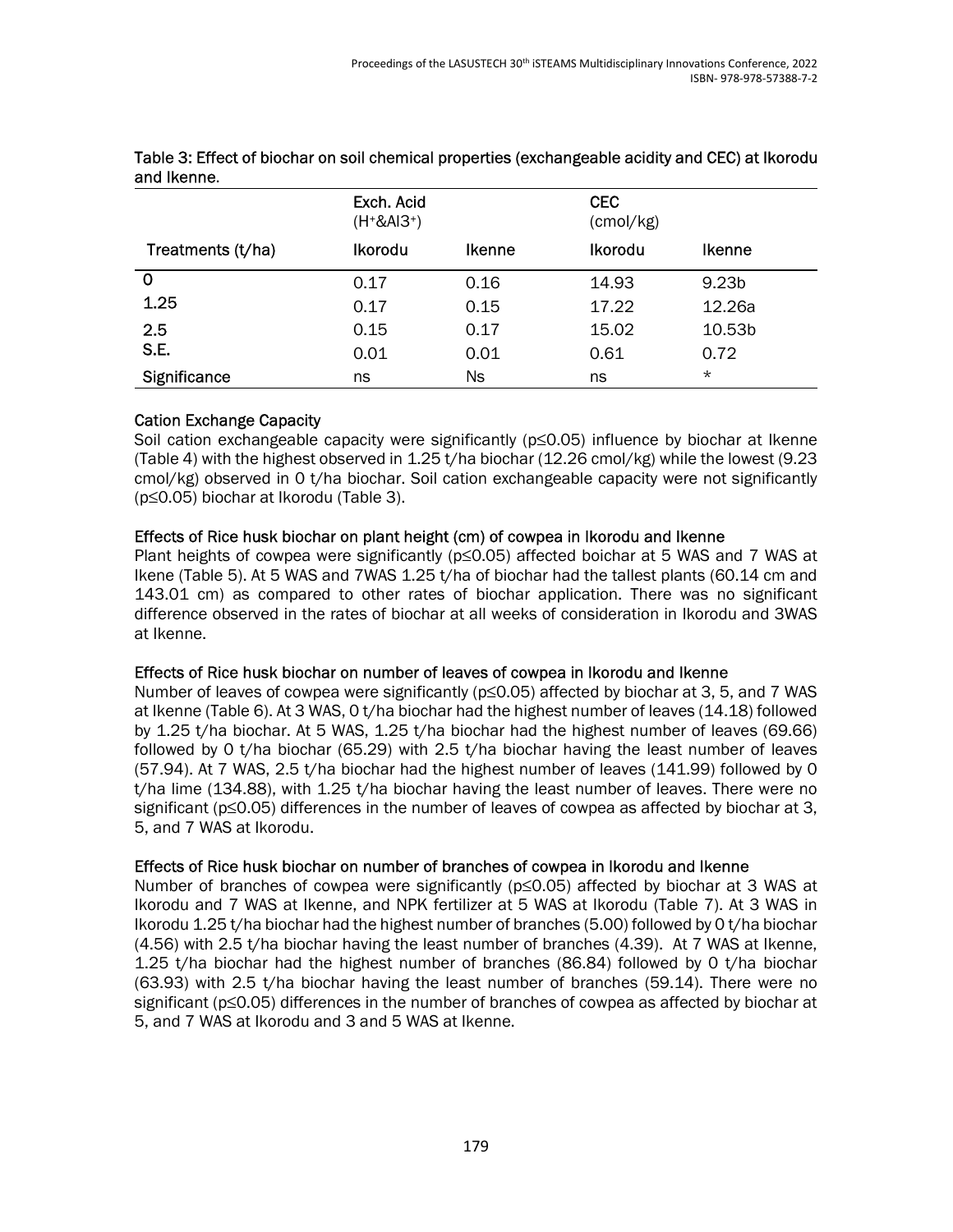#### Effects of Rice husk biochar on stem girth (cm) of cowpea in Ikorodu and Ikenne

Cowpea stem girth was significantly (p≤0.05) increased by, biochar at 3 WAS at Ikorodu, (Table 8). At 3 WAS, plant treated to 1.25 t/ha biochar had the thickest stem (1.93 cm) in Ikorodu. There were no significant (p≤0.05) differences in the stem girth of cowpea as affected by biochar at 5, and 7 WAS at Ikorodu and 3, 5 and 7 WAS at Ikenne.

#### Effects of Rice husk biochar on number of pods and pod weight of cowpea in Ikorodu and Ikenne.

There was no significant different observed in the number of pods and pod weight as influenced biochar at both locations (Table 9).

|               | <b>Weeks after Sowing</b> |               |         |               |                |          |  |
|---------------|---------------------------|---------------|---------|---------------|----------------|----------|--|
|               | 3                         |               |         | 5             |                |          |  |
| Biochar(t/ha) | <b>Ikorodu</b>            | <b>Ikenne</b> | Ikorodu | <b>Ikenne</b> | <b>Ikorodu</b> | Ikenne   |  |
| O             | 13.65                     | 14.16         | 42.18   | 53.88b        | 104.39         | 134.28ab |  |
| 1.25          | 14.21                     | 15.23         | 48.35   | 60.14a        | 114.97         | 143.01a  |  |
| 2.5           | 13.82                     | 13.92         | 42.98   | 56.27ab       | 103.18         | 131.62b  |  |
| S.E.          | 0.14                      | 0.33          | 1.58    | 1.49          | 3.06           | 2.81     |  |
| Significance  | ns                        | ns            | Ns      | $\star$       | ns             | $\star$  |  |

## Table 5: Effects of Rice husk biochar on plant height (cm) of cowpea in Ikorodu and Ikenne:

S.E: Standard error, ns: not-significant at p≤0.05 \*: Significant at p≤0.05

#### Table 6: Effects of Rice husk biochar on number of leaves of cowpea in Ikorodu and Ikenne

|                     | <b>Weeks after Sowing</b> |               |         |                    |         |               |  |
|---------------------|---------------------------|---------------|---------|--------------------|---------|---------------|--|
|                     | 3                         |               | 5       |                    |         |               |  |
| BIOCHAR (t/ha)      | <b>Ikorodu</b>            | <b>Ikenne</b> | Ikorodu | <b>Ikenne</b>      | Ikorodu | <b>Ikenne</b> |  |
| 0                   | 15.00                     | 14.18a        | 74.79   | 65.29ab            | 129.06  | 128.67b       |  |
| 1.25                | 16.01                     | 13.64ab       | 80.22   | 69.66a             | 139.92  | 119.59b       |  |
| 2.5                 | 14.50                     | 13.17b        | 74.39   | 57.94 <sub>b</sub> | 138.22  | 141.99a       |  |
| S.E.                | 0.36                      | 0.24          | 1.54    | 2.79               | 2.75    | 5.31          |  |
| <b>Significance</b> | ns                        | $^\star$      | ns      | $^\star$           | ns      | $\star$       |  |

S.E: Standard error, ns: not-significant at p≤0.05\*: Significant at p≤0.05

#### Table 7: Effects of Rice husk biochar on number of branches of cowpea in Ikorodu and Ikenne Weeks after Sowing

|                | $\sim$         |               |                |               |                |               |  |  |
|----------------|----------------|---------------|----------------|---------------|----------------|---------------|--|--|
|                | 3              |               | 5              |               |                |               |  |  |
| BIOCHAR (t/ha) | <b>Ikorodu</b> | <b>Ikenne</b> | <b>Ikorodu</b> | <b>Ikenne</b> | <b>Ikorodu</b> | <b>Ikenne</b> |  |  |
|                | 4.56ab         | 5.20a         | 25.94          | 29.06         | 45.39          | 63.93b        |  |  |
| 1.25           | 5.00a          | 5.22a         | 28.06          | 30.19         | 49.50          | 86.84a        |  |  |
| 2.5            | 4.39b          | 5.22a         | 26.00          | 30.00         | 47.22          | 59.14b        |  |  |
| S.E.           | 0.15           | 0.01          | 0.57           | 0.29          | 0.97           | 6.98          |  |  |
| Significance   | $\star$        | ns            | ns             | ns            | ns             | $^\star$      |  |  |

S.E: Standard error, ns: not-significant at p≤0.05\*: Significant at p≤0.05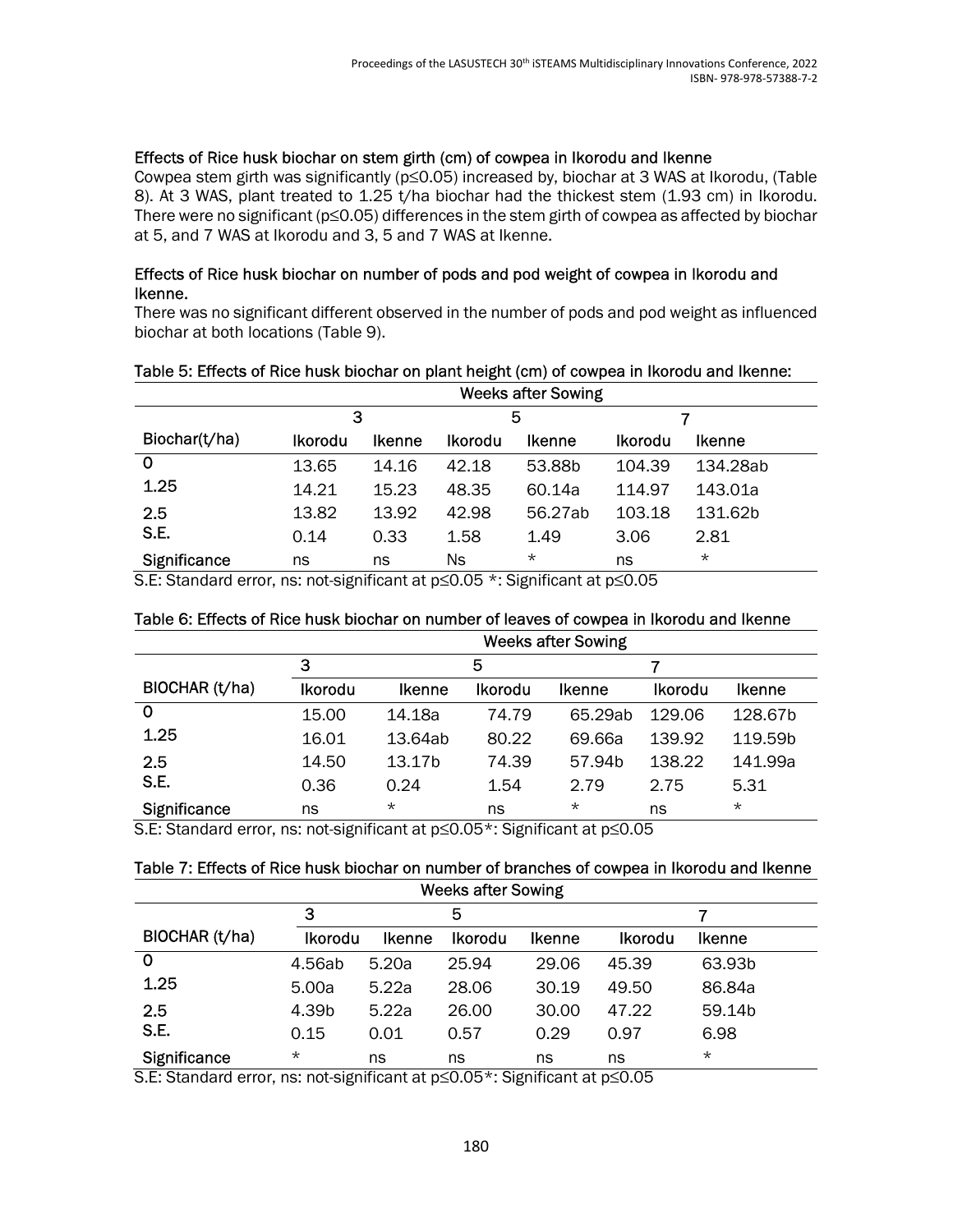|                |                   | <b>Weeks after Sowing</b> |                |               |                |               |  |
|----------------|-------------------|---------------------------|----------------|---------------|----------------|---------------|--|
|                |                   | 5<br>3                    |                |               |                |               |  |
| BIOCHAR (t/ha) | <b>Ikorodu</b>    | <b>Ikenne</b>             | <b>Ikorodu</b> | <b>Ikenne</b> | <b>Ikorodu</b> | <b>Ikenne</b> |  |
| 0              | 1.77 <sub>b</sub> | 1.89                      | 2.36           | 2.54          | 3.09           | 2.87          |  |
| 1.25           | 1.93a             | 1.22                      | 2.37           | 1.95          | 3.01           | 2.77          |  |
| 2.5            | 1.83b             | 1.83                      | 2.26           | 2.48          | 3.03           | 2.86          |  |
| S.E.           | 1.40              | 2.82                      | 0.03           | 0.69          | 0.02           | 0.03          |  |
| Significance   | $\star$           | ns                        | ns             | ns            | Ns             | ns            |  |

# Table 8: Effects of Rice husk biochar on stem girth (cm) of cowpea in Ikorodu and Ikenne

S.E: Standard error, ns: not-significantat p≤0.05\*: Significant at p≤0.05

| Table 9: Effects of Rice husk biochar on number of pods, pod weight and days to 50% |
|-------------------------------------------------------------------------------------|
| flowering of cowpea in Ikorodu and Ikenne.                                          |

|                   | Number of pods |               | Pod weight (g) |               |
|-------------------|----------------|---------------|----------------|---------------|
| <b>Treatments</b> | <b>Ikorodu</b> | <b>Ikenne</b> | <b>Ikorodu</b> | <b>Ikenne</b> |
| $\mathbf 0$       | 26.56          | 30.93         | 0.22           | 0.24          |
| 1.25              | 25.67          | 30.33         | 0.21           | 0.24          |
| 2.5               | 26.50          | 29.85         | 0.18           | 0.23          |
| S.E.              | 0.23           | 0.26          | 0.01           | 0.00          |
| Significance      | ns             | Ns            | ns             | Ns            |

## 4. DISCUSSION

Results from Ikenne shows that plots treated with  $1.25$  t/ha biochar had a considerable increase in soil pH as compared to the treatments with no lime or biochar applications, this might be due to the ability of biochar to increase soil pH and capable of reclaiming acidic soil, this is in line with the findings of Liang et al. (2006), Peng et al. (2011), Karhu et al. (2011), Herath et al. (2013), and Martinsen et al. (2015), who in their various researches observed that the application of biochar to soils resulted in changes in soil chemical and physical properties such as an increase in soil pH, CEC, and water retention capacity.

Results from Ikenne sites show that the application of 2.5 t/ha biochar significantly increased soil Total nitrogen as compared to the rate and the control (no application). This result might be due to the increase in nutrient use efficiency as influenced by biochar application which facilitated an increase in soil pH which made plants use more of the nitrogen in the soil, resulting in the low soil total nitrogen in treatments with biochar application. This result is supported by the findings of Herath et al. (2013), in their experiment carried out to evaluate the effect of biochar on nutrient availability and yield of cowpea which showed a significant increase in yield and availability of nutrients

Application of 1.25 t/ha biochar led to an increase in the soil available phosphorus at ikenne as compared to other rates of biochar, this is hypothesized to be due to the increase in nutrient use efficiency as increased by biochar application which facilitated an increase in soil pH hence made plants use more of the phosphorus in the soil which resulted in the low soil available phosphorus post experiment in treatments with lime and biochar combinations.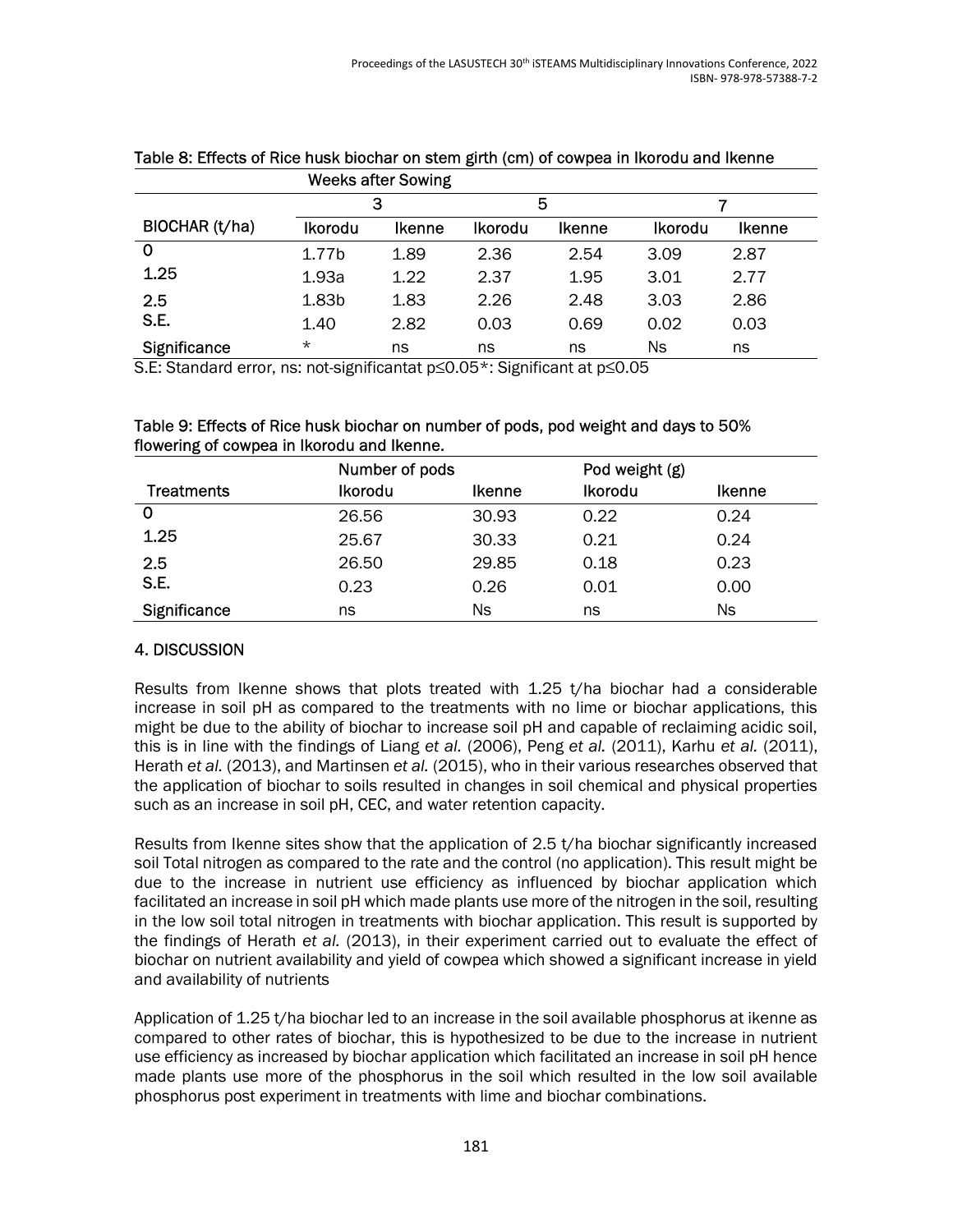This is in line with the findings of Sudharmaidevi et al. (2012). The result is also in agreement with the findings of Osundwa et al. (2013) from Kenya who in their experiment found out that biochar increases available phosphorus which in turn increases the yield of their test crop (wheat).Biochar at the rate of 2.5 t/ha in Ikorodu had high soil exchangeable potassium which might be due to the effects of biochar in making soil nutrients more available and also making the potassium in the soil available for efficient use by plants, which is in line with the findings of Biederman and Harpole (2013), who found out that the addition of biochar to soils resulted in increased above ground productivity, crop yield, soil microbial biomass, rhizobia nodulation, plant potassium tissue concentration, soil phosphorus (P), soil potassium (K), total soil nitrogen (N), and total soil carbon (C) compared with control conditions.

1.25 t/ha Biochar had the highest CEC which is hypothesized to be due to the biochar effect in improving soil CEC by increasing the soil pH. This is in agreement with the findings of various authors that biochar application leads to improved soil pH (Chan et al., 2007; Novak et al., 2009; Laird et al., 2010; Van Zweiten et al., 2010; Peng et al., 2011).1.25 t/ha of Biochar performed best in improving the growth of cowpea at both locations especially at ikenne. This might be due to the fact the biochar is from organic source which not only helps to reduced the pH of the soil to make nutrients more available for crop growth but also help release organic matter which is rich in nutrients into the soil, this hypothesis is supported by the findings of Chan et al. (2007); Novak et al. (2009); Van Zweiten et al. (2010); and Peng et al. (2011)..

The result is supported by Carter et al. (2013) who observed an increase in plant height in plots with biochar application. The result is however in contrast with the findings of Boukar (2015), who found out that biochar application, had no effect on plant height. From literatures, different authors found out that biochar application leads to improved cation exchange capacity, reduces nitrogen leaching. Steiner et al. (2008) established that biochar can help in increasing nitrogen use efficiency and Rondon et al. (2007) observed that biochar application improved biological nitrogen fixation.

The non-significant effect observed in number of pods and pod weight of cowpea might be due to other reason as it has been reported Brandstaka et al., (2010) that biochar application enhances soil fertility and crop yields and Yilangai et al .(2014) who reported that biochar application increases the fruit yield of tomato.

## 5. CONCLUSION

It can be concluded statistically, based on the outcome of this study that 1.25 t/ha of biochar has a very good potential at increasing the soil physiochemical properties, growth and yield of cowpea as it was observed to perform best as compared to other rates of application.

## 6. RECOMMENDATION

From the results observed in this study, it is recommended that Biochar at the rate of 1.25 t/ha should be adopted as an organic substitute for chemical lime as it was observed in this current research to not only improve soil pH but also make nutrient available for good crop performance. Further research is however recommended with more focus on more rates of application.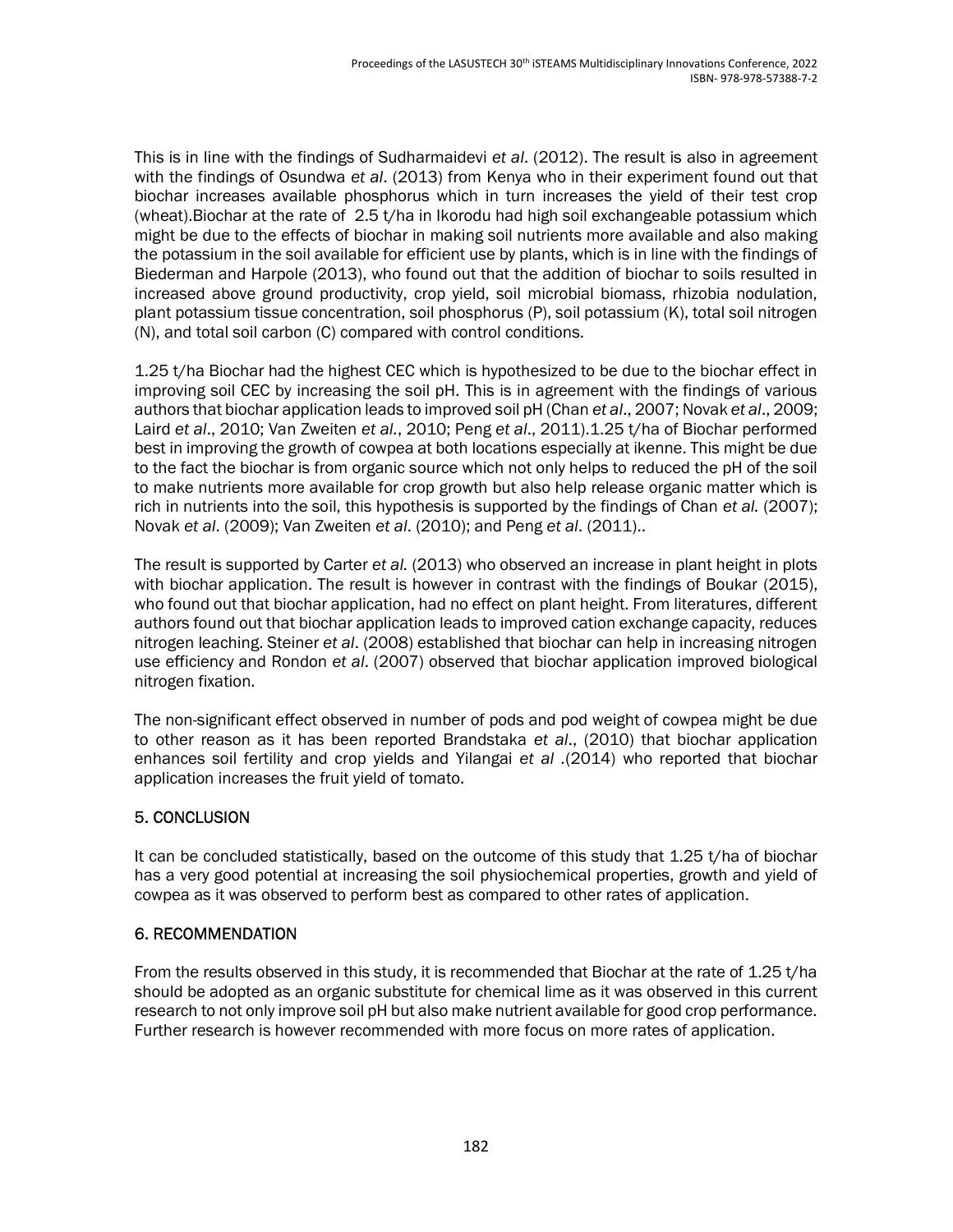### **REFERENCES**

- 1. Ajayi, A.; Gbadamosi, A.; Olumekun, V. (2018)."Screening for Drought Tolerance in Cowpea (Vigna unguiculata L. Walp) at Seedling Stage under Screen HouseCondition".
- 2. Bot, A. and Benites, J. (2005).The Importance of Soil Organic Matter: Key to Drought-Resistant Soil and Sustained Food Production; FAO UN: Rome, Italy
- 3. Boukar, O. (2015), "Cowpea", in: De Ron, A.M. (ed.), Grain Legumes, Series Handbook ofPlant Breeding, Springer-Verlag, New York, pp. 219-250.
- 4. Brandstaka, T., Helenius, J., Hovi, J., Kivelä, J., Koppelmäki, K., Simojoki, A., Soinne, H. and
- 5. Carter, S., Shackley, S., Sohi, S., Suy, T.B. and Haefele, S. (2013). 'The impact of biochar application on soil properties and plant growth of pot grown lettuce (Lactuca sativa) and cabbage (Brassica chinensis)', Agronomy, vol. 3, no. 2, pp. 404-18.
- 6. Chan, K. Y., Van Zwieten, L., Meszaros, I., Downie, A. and Joseph, S. (2007). Agronomic values of greenwaste biochar as a soil amendment. Soil Research 45(8): 629-634
- 7. Day, D., Evans, R.J., Lee, J.W. and Reicosky, D. (2005). Economical CO2, SOx, and NOx capture from fossil-fuel utilization with combined renewable hydrogen production and large-scale carbon sequestration. Energy, 30, 2558–2579.
- 8. Downie, A, Klatt, P and Munroe, P (2009), 'Slow pyrolysis: Australian demonstration plant successful on multi-feedstocks', in Bioenergy 2007 Conference, Jyvaskyla, Finland, pp. 225-57.
- 9. Gaunt, J.L. and Cowie, A. (2009) Biochar, Greenhouse Gas Accounting and Emissions Trading. In Biochar for Environmental Management: Science and Technology; Lehmann, J., Joseph, S., Eds.; Earthscan: London, UK,; pp. 317–340.
- 10. Gonçalves, A.; Goufo, P.; Barros, A.; Domínguez‐Perles, R; Trindade, H.; Rosa, E. A. S.; Ferreira, L; Rodrigues, M. (2016). "Cowpea (Vigna unguiculata L. Walp), a renewed multipurpose crop for a more sustainable agrifood system: nutritional advantages and constraints". Journal of the Science of Food and Agriculture. 96 (9): 2941–2951. doi : 10.1002/jsfa.7644 . ISSN 1097-0010 . PMID 26804459 .
- 11. Hamid, S; Muzaffar, S; Wani, I.A; Masoodi, F.A; Bhat, M. (2016). "Physical and cooking characteristics of two cowpea cultivars grown in temperate Indian climate". Journal of the Saudi Society of Agricultural Sciences. 15 (2):127–134. doi: 10.1016/j.jssas.2014.08.002 .
- 12. Lehmann J. and S. Joseph (2009).Biochar for Environmental Management: Science and Technology. Earthscan, London and Sterling. VA 416pp.
- 13. Novak J.M, Busscher W.J, Laird D.L, Ahmedna M., Walts D.W, Niandou M.A.S., (2009) .Impact of Biochar amendment on fertility of a south-eastern coastal plain soil. Soil Science 174,105-112
- 14. Peng, X., Ye, L.L., Wang, C.H., Zhou, H. and Sun, B. (2011). Temperature and duration dependent rice straw-derived biochar: Characteristics and its effects on soil properties of an Ultisol in southern China. Soil and Tillage Research, 112.
- 15. Rondon, M.A., Lehmann, J., Ramírez, J. and Hurtado, M. (2007). Biological nitrogen fixation by common beans (Phaseolus vulgaris L.) increases with bio-char additions. Biology and Fertility of Soils 43(6): 699-708.
- 16. Sheanhan, C.M (2012). Plant guide for cowpea (Vigna unguiculata).USDA- Natural Resources Conservation Service, Cape May Plant Materials Center, Cape May, NJ.
- 17. Sohi, S.P., Loez-Capel, S.E., Krull, E., and Bol, R. (2009).Biochar's roles in soil and climate change: A review of research needs. CSIRO Land Water Science Report, 5, 17– 31.